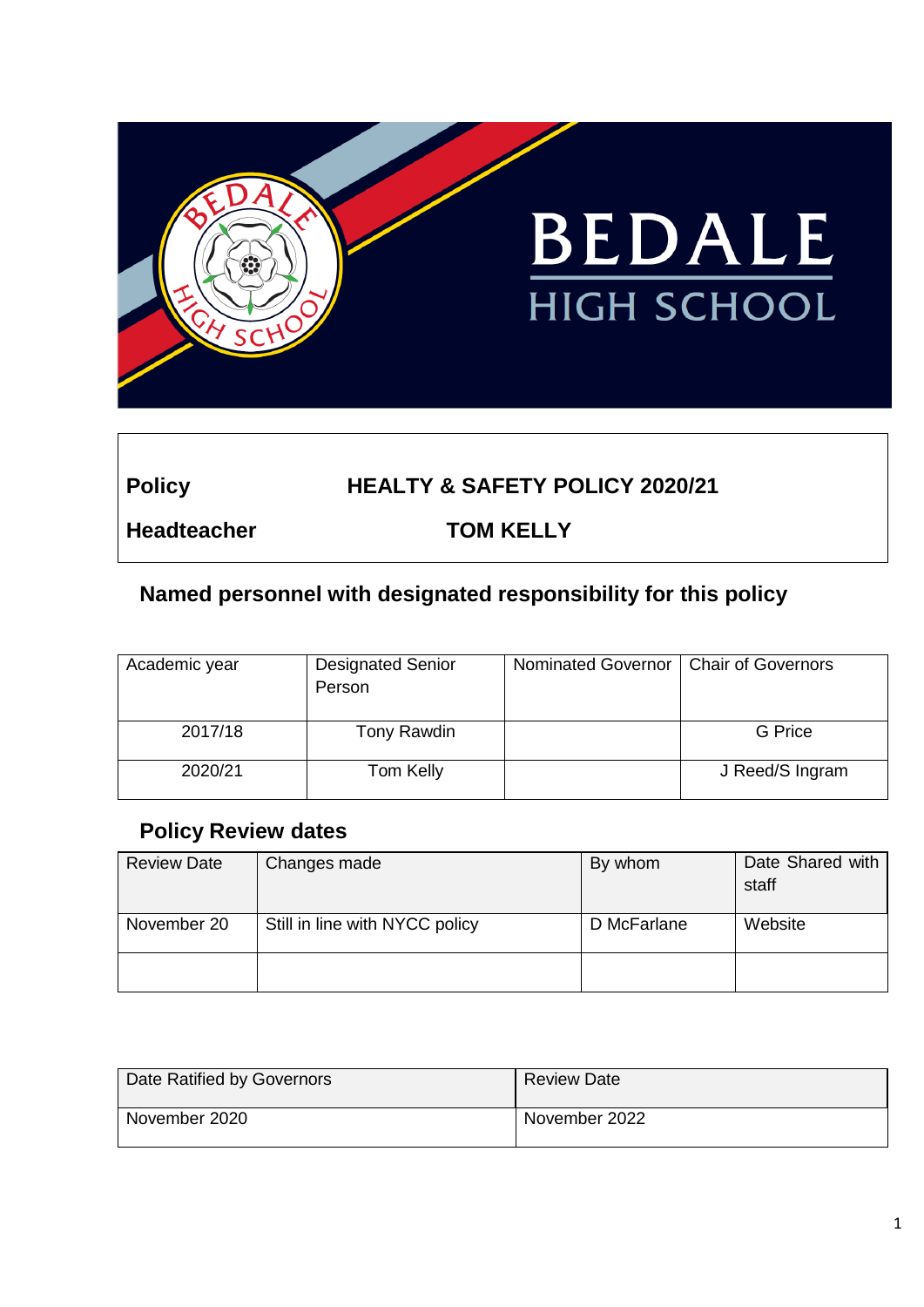

# **Smoke-free Workplace Policy**

**Status: / Implemented 1st June 2006**

**Reviewed August 2013**

| <b>Contents</b>                   | Page           |
|-----------------------------------|----------------|
| <b>Introduction</b>               | 3              |
| <b>Aims</b>                       | 3              |
| <b>Scope</b>                      | 3              |
| <b>The Law and Regulations</b>    | <u>4</u>       |
| <b>Residential establishments</b> | <u>5</u>       |
| <b>Third party premises</b>       | $\overline{5}$ |

Access: If you require this information in an alternative format such as large type, audio cassette or Braille, please contact the HRSST 01609 798317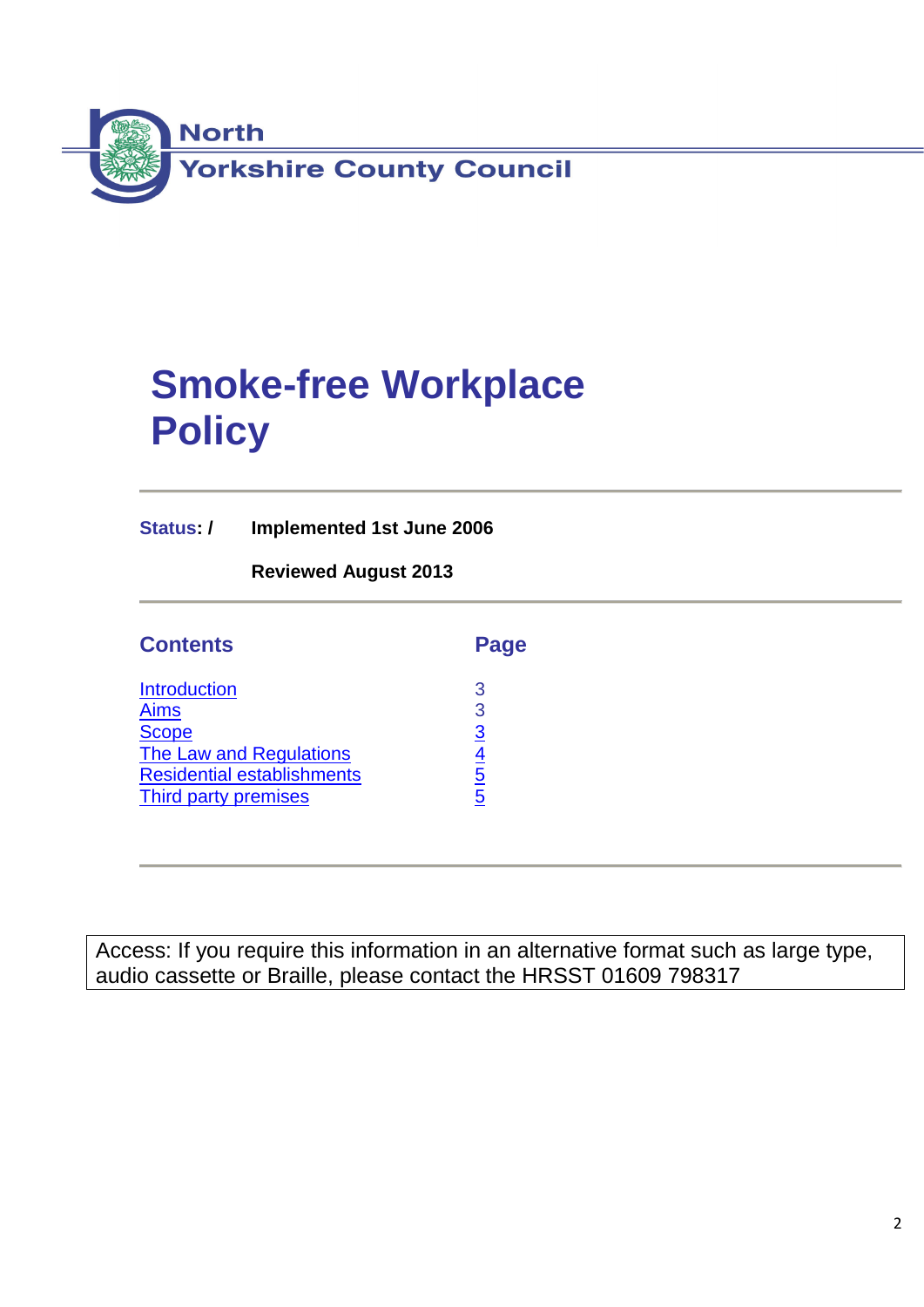#### **Smoke-free Workplace**

#### <span id="page-2-0"></span>**Introduction**

- 1.0 North Yorkshire County Council (NYCC) is committed to an effective approach to safeguarding the health and well being of all employees and others involved with the delivery of Council services. To this end NYCC:
	- Recognises its duty to provide safe and healthy working conditions and service delivery environments, by prohibiting smoking in all its workplaces, enclosed and substantially enclosed spaces and vehicles
	- Recognises the significant evidence detailing the harmful effect on health of smoking including passive smoking

#### <span id="page-2-1"></span>**Aims**

- 2. 0 The aim of this policy is to:
	- Inform employees and managers of their responsibilities in respect of the policy, and
	- Inform employees of the Health Act, 2006 which prohibits smoking in public and substantially enclosed public places/premises
	- Protect the health of employees, service users, Elected Members, and others visiting and using North Yorkshire County Council premises and services by applying and enforcing the law

#### <span id="page-2-2"></span>**Scope**

3.0 This policy applies to all employees of North Yorkshire County Council. School Head teachers and Governing Bodies should adopt this policy or a similar one for all school premises to be legally compliant.

In addition, the Health Act, 2006 that prohibits smoking in all public places and substantially enclosed public places sets out a number of offences related to breaches of the regulations. The County Council therefore, has a duty to ensure that elected members, visitors, service users, contractors and agency workers who enter the Council's owned or rented premises or vehicles are made aware of the smoke-free regulations in order to comply with them. Employee breaches will be treated as matter of misconduct ( *[Disciplinary policy](http://cyps.northyorks.gov.uk/index.aspx?articleid=30832)*)

3.1 This policy also applies to the use of electronic smoking devices.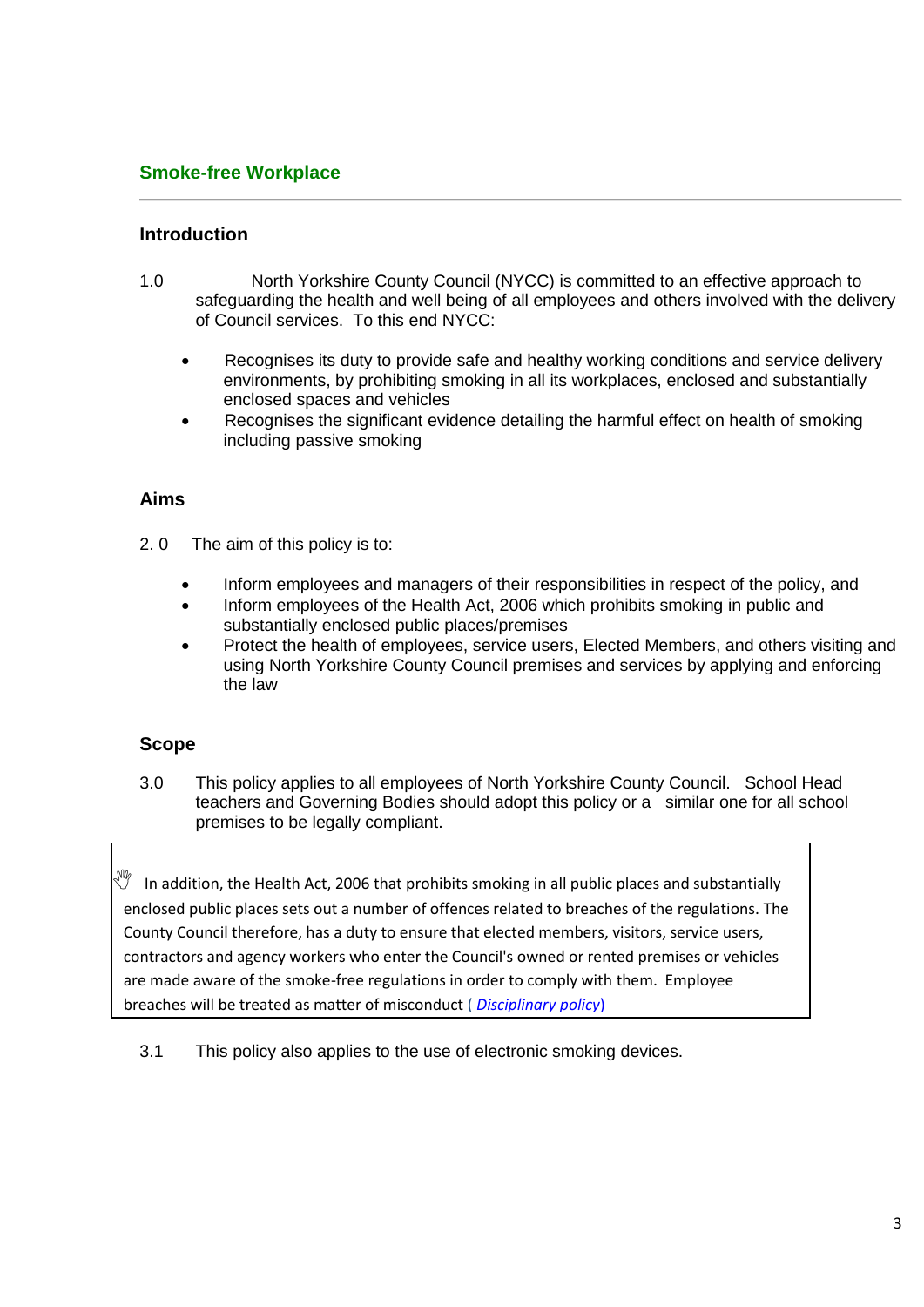#### <span id="page-3-0"></span>**The Law and Regulations**

- 4.0 The Health Act, 2006, provides five sets of smoke free regulations (*[www.legislation.gov.uk/ukpga/](http://www.legislation.gov.uk/ukpga/2006/28/contents)2006/28/contents)* to which North Yorkshire County Council as an employer, service provider and building and premises owner/user must comply
- 4.1 The Health Act 2006 also places a legal duty on persons who occupy or manage smoke-free premises to display no-smoking signs that meet requirements set out in the regulations. Under the Health Act 2006 it is against the law not to display the required no-smoking signs
- 4.2 Where breaches take place, the Health Act, 2006 provides the following which applies to employees, managers, Elected Members, clients, contractors and any other person on NYCC premises in the smoke-free areas:
	- The offence of smoking in a smoke-free place will be a summary conviction and fine up to £200 or a fixed penalty notice of £50 to the individual
	- Where an **employer** fails to display no-smoking signs they may receive a summary conviction and a fine of up to £1,000 or a fixed notice penalty of £200
	- The offence of **failing to prevent smoking** in a smoke-free place will be a summary conviction and fine up to £2,500
- 4.3 In addition, the following will apply and any breach of the regulations by employees will be treated as a conduct issue:
	- Staff are reminded there is no such thing as a smoking break entitlement
	- Staff will not take smoking breaks or use the flexi- time scheme during the working day in order to take smoking breaks. Staff will not smoke during claimed working time.
	- Employees should not smoke while in NYCC grounds
	- Staff who smoke are prohibited from smoking in or near NYCC doorways, entrances and exits to NYCC owned and controlled buildings. Instead staff who smoke are urged to smoke elsewhere (If there is a designated area then this must be used)
	- Smoking is prohibited in all NYCC owned /rented/ controlled buildings, with the exception of clearly designated areas and all enclosed or substantially enclosed public places. ( Refer to Residential Establishments for exceptions (6.0))
	- Smoking is prohibited in NYCC owned and hired vehicles including pool cars and any vehicle used for NYCC business as a public space, for example mobile libraries
	- Where staff have a responsibility to transport staff, other personnel, or clients , smoking in the vehicle is prohibited
	- Smoking in an NYCC lease car is prohibited
	- Where a building is shared, North Yorkshire County Council will request that the policy is adopted by other organisations and that the policy is applied to communal areas.
	- The policy applies to all NYCC employees whether employed directly by the Council or seconded to other organisations. The Policy also applies to staff employed through an agency, by a contractor or by other organisations.